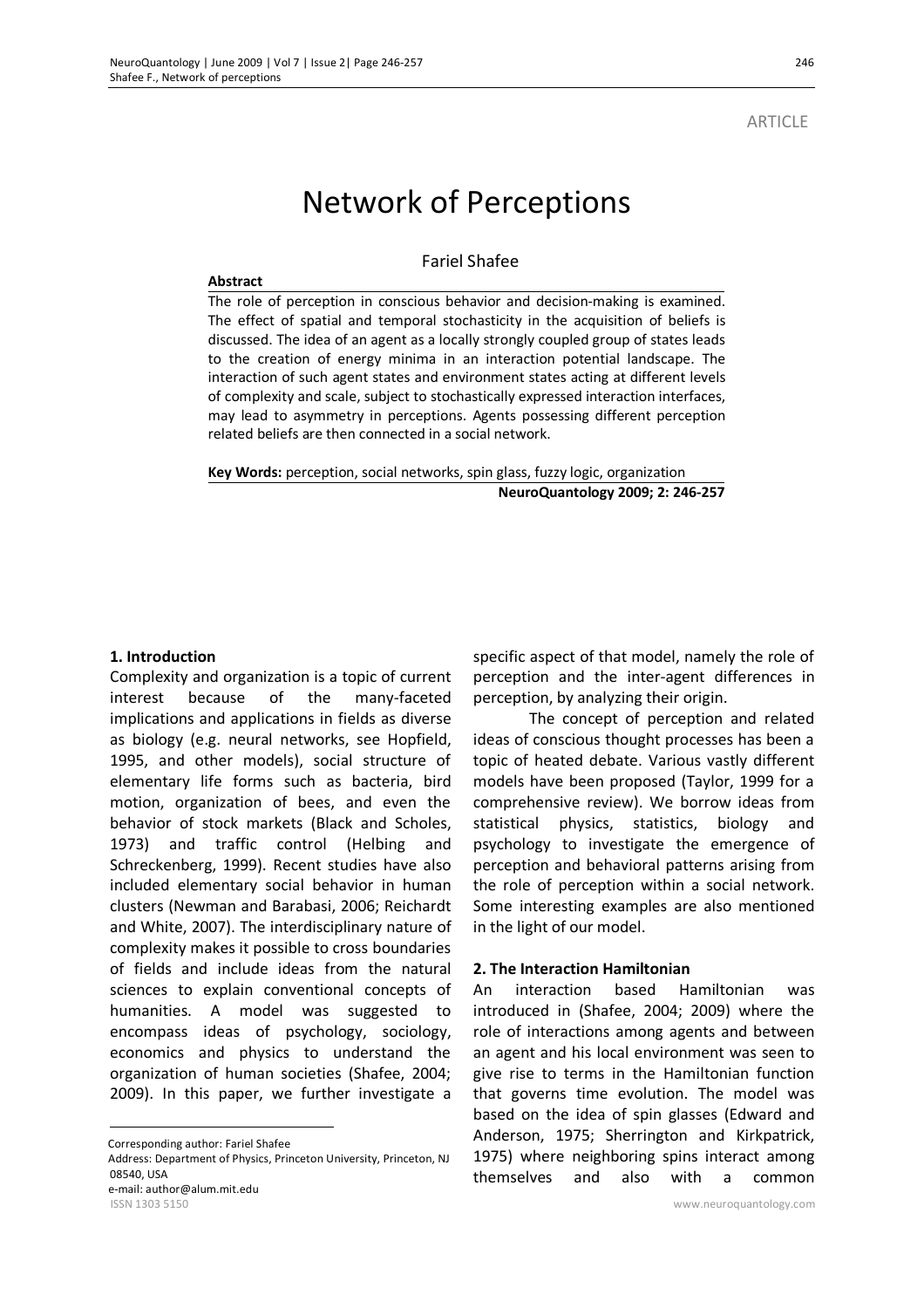environment. The equation for the social interaction Hamiltonian from the point of view of an agent can be written as:

$$
H_{\text{potential}} = H_{\text{self}} + H_{\text{agent-agent}} + H_{\text{env}}
$$
 (1)

Here the respective Hamiltonian components have interaction terms of the form

$$
H_{self} = -J_i^{ab} s_i^a s_i^b,
$$
  
\n
$$
H_{env} = J_{ih}^a s_i^a . h^a
$$
 and  
\n
$$
H_{agent-agent} = J_{ij}^{ab} s_a^i s_b^j.
$$

The *J* 's are the coupling constants, *i* is the reference agent, *j* is a neighboring agent, and *a* is the label for a characteristic variable. The *s* 's represent variable states within an agent and the *h* 's represent environment field components. The evolution of the interaction potential follows the law of steepest descent with respect to its variables. Hence, the system tries to reach energy minima (attractors) in the energy landscape.

The expression of each term is subject to blocking imposed upon one term by another interaction term (mutual exclusiveness of some pairs of interactions), so that is the blocked part of the interaction, say  $J_{ij}^D S_i^D s_j^D$  involving the pair of agents  $i, j$  and variable  $D$ , due to the interaction, say,  $J_{ij}^C S_i^D s_j^D$  . The origin of blocking and expression is the need for sharing of strongly coupled components that are barred from being independent in order to maintain a potential minimum.

#### **3. Degree of Complexity**

#### **3.1 Degree of Complexity and Localization**

At the most elementary level, the possibilities of stable or semi-stable structures are specific in terms of components, and finite discrete groups exist. In physical science we know that a quark can pair up with two other quarks in elementary hadronic particles and the stability of such structures depend on almost similar quarks that are dissimilar in the sense that they have different colors interacting locally, so that the total color is zero. The matches and the complementary qualities required to produce

the stability due to interactions, make it possible only to have a few permutations of quark types to produce these elementary particles. A proton is identical with another proton, and symmetrization of wave-functions are required at the quantum level to account for the uncertainty in identifying protons in a compound system.

However, the interaction range of the strong force at the quark level makes the stable structures extremely localized and shielded from outside interaction. A free quark is never seen in reality. A quark and an anti-quark form a strong bond and the lines of strong force must end in an anti-color, with no leakage of information (Shafee, 2007 e.g. for a detailed discussion).

As the complexity level goes up, less complex components become packed within a more complex structures, which is spatially larger than the individual components (eg, a human is larger than the proton where the three quarks are very localized within the entity of the proton and can rarely be exchanged with quarks outside the proton).

#### **3.2 Degree of Complexity and Fuzziness**

As complexity gets higher, more weakly shielded interactions come into play, and diverse categories of components can be seen within the same structure. For example, although a proton contains only various types of quarks held by the strong force, at the next level of complexity an atom contains both hadrons and leptons, and the force holding these structures together have a larger interaction range, and offer less shielding. So, the components of one structure may be within the interaction range of another structure, and these interactions may give rise to further complex structures. For example, a group of atoms can be held within a molecule where the orbits of the electrons overlap.

However, the number of protons in an atom is somewhat flexible, with each number giving rise to a distinct type of element with different properties of interaction with other elements.

Hence, we can relate degree of fuzziness with a level of hierarchy. Similarly, a monkey and a human may both be primates, but the brain size of a monkey is smaller than that of a human. So, although the identities of two monkeys may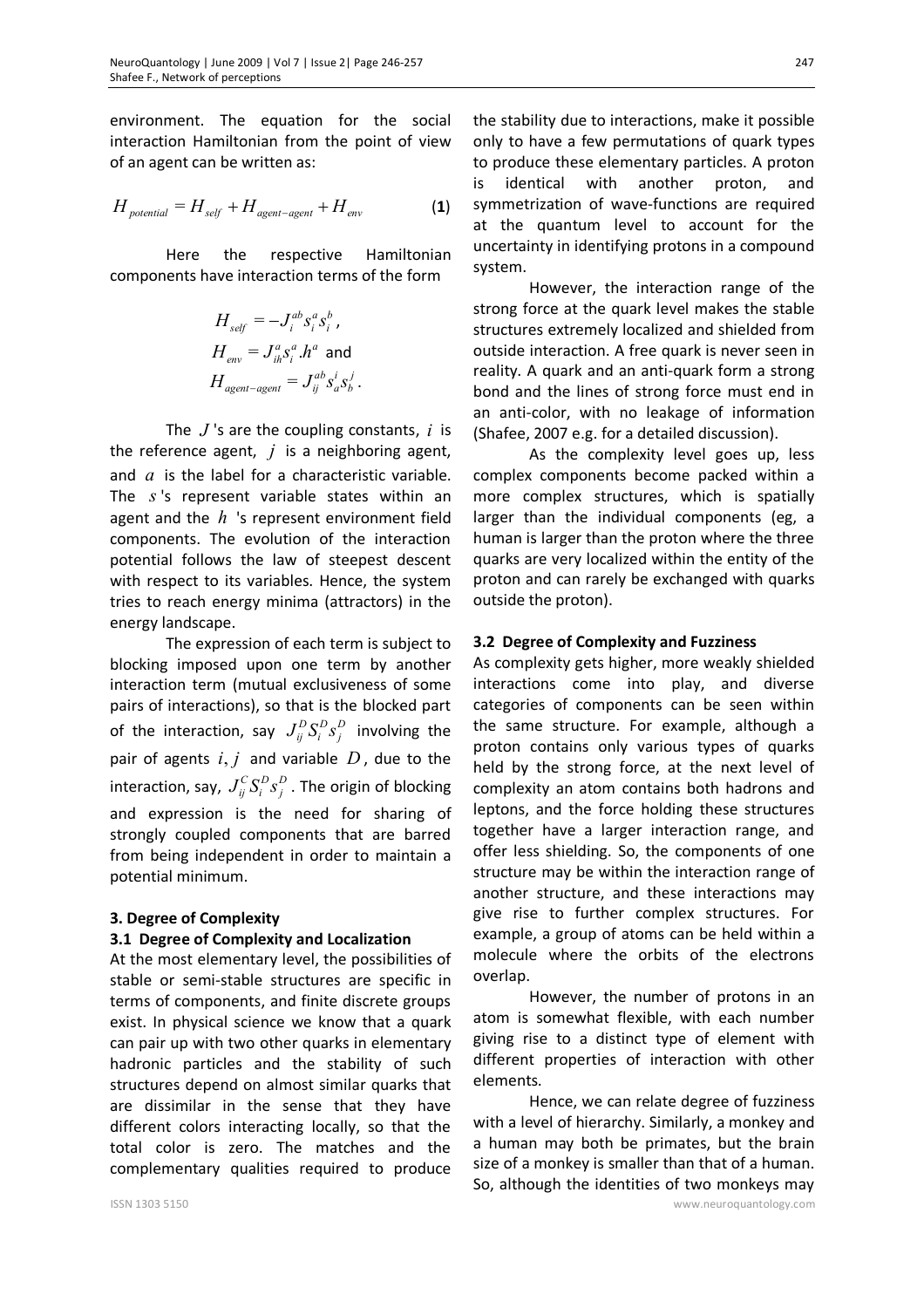be distinct due to genetic variations, the variation is not known *a priori*. But the set of differences between a monkey and a human may derive largely from the cognitive advancement of a human because of the existence of more complex brains and mutations. The complexity of the brain gives rise to a larger degree of choices and cognitive processes. Hence, even though two human beings differ in terms of personality, they share some traits because of the increased level of complexity relative to a monkey.

Although two human beings can be seen as members of the same level of complexity, they are not exactly the same. The number of cells in a human is only approximate, while the number of quarks within a proton is exact. However, at the level of organs, two human beings share virtually the same number of organs that are quite similar. The slight variation comes from environmental and hormonal effects, genetic makeup etc. Hence the stability of each organ within an environment depends on the other organs, the gene that maps the organ etc. The range of viable organs is dependent on a threshold and not an exact number.

The survival of a gene, which is the blueprint of a human being, depends on the produced agent being within the permitted range of variables for survival, given the environment and the basic laws of nature required for the interactions that couple the components within the agent. Two human beings may not be equally adept in a specific aptitude, and one may be more robust with respect to a certain variable. However, the statistical fluctuations of the many units of a gene make the degree of robustness with respect to different variables distributed, hence obstructing the existence of a super-human. The complementary robust variables make it favorable to have collaborative interactions among agents, creating social networks.

### **4. Macro-States and Reorganization**

ISSN 1303 5150 www.neuroquantology.com In the construction of the model the concept of variables in different states and the concept of interacting states are used. On the macroscopic scale, the state of a variable may derive from the reorganization of the components of the system, which again may be due to interaction with

another system. The two possible states of hemoglobin can be a good simple example. The final state (or shape) of a hemoglobin depends on how many oxygen molecules are bound to its sites, so that the interaction with oxygen causes a hemoglobin to be in a more adaptive and efficient state. As energetically favorable connections or reorganizations are sought to form a favorably bound system, it is possible for one state even to split into smaller states and dissipate because of energy kinetics.

In a broader sense, multiple systems can interact with one system, subject to the interaction range and available contact surface for interaction and binding, and the reorganized final state would depend on the totality of the types of interacting states, and the duration of interaction.

The reorganization energy is a measure of stiffness of the state. The rate of transfer of energy between two imperfectly matched bound states signify the duration of binding needed to bring about a reorganization. A similar scenario can be seen when a macroscopic detector reorganizes itself to express a quantum state after quantum measurement (von Neumann, 1932).

### **5. Perception of the Global Environment**

Perception is the transfer of information between an environment and an agent or between agents by means of interaction. The transfer of information is brought about by disturbing or reorganizing the perception organ temporarily by means of interaction with an environment system, and then transferring the reorganization information to permanent or semi-permanent states within the brain. This transfer is brought about by means of the couplings of the organs with the brain. The perturbed organ of perception reverts to the original state by its connections with other components of the agent that also interact with the environment, so that energy is transferred from the environment to the agent in order to reset the perturbed organ to the original state with respect to the other more constant structures it is attached to. An excited reorganized perception organ falls back to the original state after distributing the excitation signals to other connected organs. Hence, the organ's state depends on its current interaction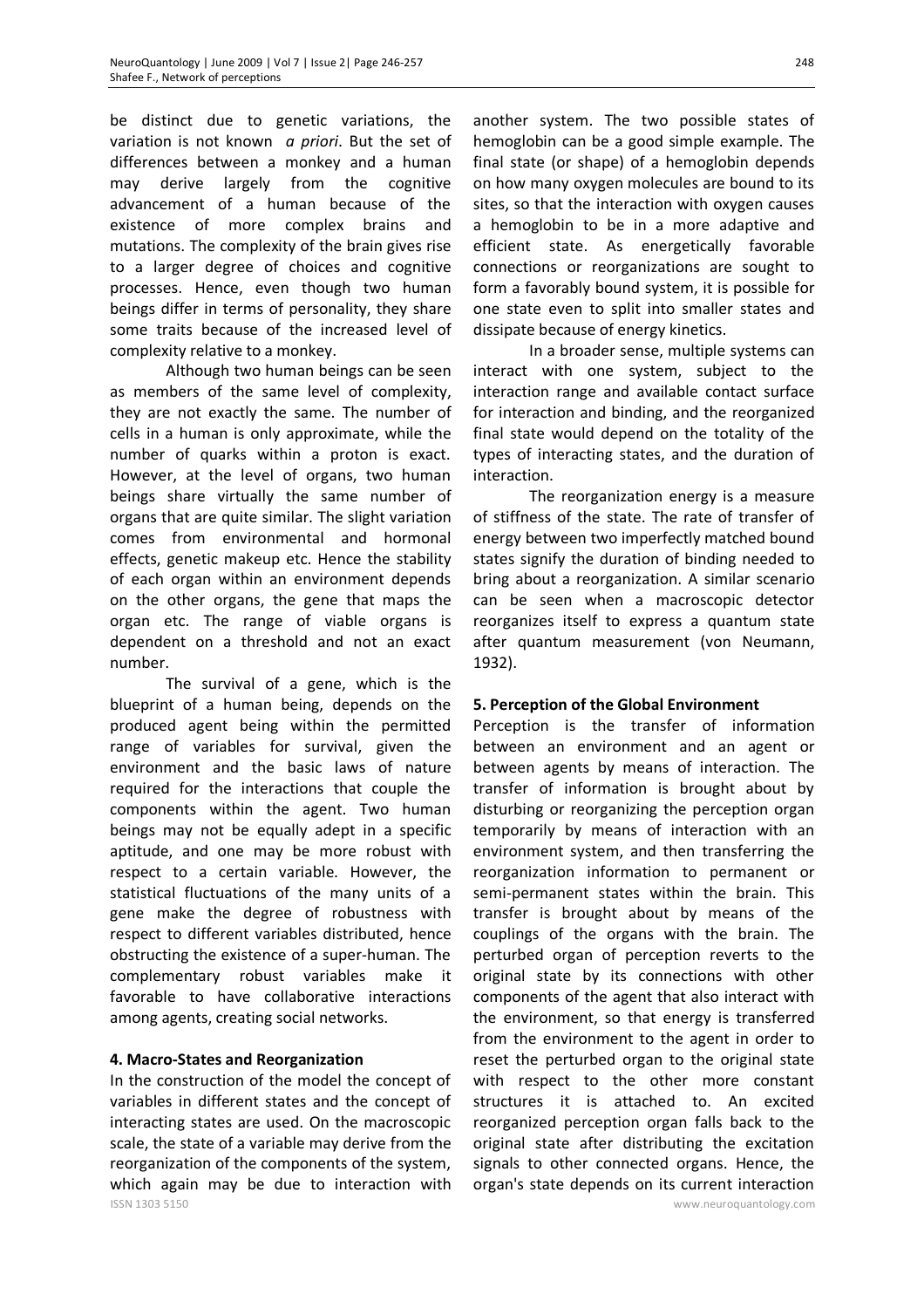with the environment, and also its couplings or interactions with the agent's own component systems.

The stability of memory states within the brain depends on the complexity and vastness of neurons within the brain, so that the slight change of the weight of a connection is accommodated within the macroscopic aggregate structure with respect to its connections with other organs (Buszaki, 2006). However, the large number of internal connections make these minuscule weight changes produce significantly different behavioral patterns. Hence, the perpetuation of the identity of the agent is related to its ability to revert macroscopic organ connections to original states, together with the ability of the intricately connected brain to permanently modify its connections to map the input signals. However, though the weights of the neurons change to reflect agent-environment interactions to preserve interaction information locally within the agent, the topology of the internal connections forming in the first few years by means of genetic commands and the effects of the local environment, remain stiff and protected from environment-inputs, so that the agent's personality and some preferences remain stiff (Rauch et al., 2005 for an example of a genetically determined trait). The identity of the agent derives from the interactions between these two parts, and, hence, is a function of genetically fixed traits continued in the background of modified information and beliefs acquired from agent-environment interfaces.

### **5.1 Perception and Dimensionality**

ISSN 1303 5150 www.neuroquantology.com The many degrees of freedom within the environment may be seen as an independent aspect, in the same manner phase spaces are created. Due to slight variations of the genetic makeup of perceptions, various agents, although connected to the same environment, may be able to perceive the environment slightly differently. They will have slightly different ideas about the world. This is analogous to being connected to a shadow (projection) of a higher dimensional world where all agents are connected, although interacting with one shadow may change the entire higher dimensional world and hence alters another shadow as well. So two agents connected to

slightly different shadows, which cannot perceive each other's worlds completely, cause changes to the other agent's world by interacting with his own world. Though the first agent will conceive his own interactions with his own world completely rational, he might find the interaction of the second agent with respect to the first world irrational, even though the second agent himself will find interactions with his own world perfectly rational.

### **5.2 Emergence of Beliefs**

The emergence of the different projections can be derived by using stochasticity and coarse graining. The specific value of an interacting state can be recorded by using perception organs. Hence, a perception-type interaction provides information about a certain state of the environment, that can be translated into information about corresponding correlated states or possible reactions to specific actions (interactions that realign a state or reorganize an environment state into separate states).

However, the need for couplings of organs and the need for components of organs to act in unison to transfer a signal or piece of information necessitates the transfer of information to be at the scale of the perception organ and connections. Hence, a threshold of intensity is needed for a retina cell to fire a visual signal to the brain (Ratliff, 1974), and the human ear can transfer audio signals within the range of 20 to 20000 Herz. Again, the finite width of the action potential in a neuron, necessary to maintain a time-scale and the measure of simultaneity (Buszaki, 2006) imposes a coarse graining scale in resolution, and the refractory period of a neuron originating from the necessity of several subcomponents (ion channels e.g.) to act in unison for the detection of a signal imposes a refractory period when no signal can be recorded, causing information to be lost.

The complexity of the system makes it possible to add diverse categories of signals from different perception organs sharing a set of coupled organs. Hence, the sharing requires the precision of one category to impose a cost on another category.

The stored information, which transfers into a belief, is thus a function of these scales and interconnections. As mentioned above, the fuzziness associated with two agents at a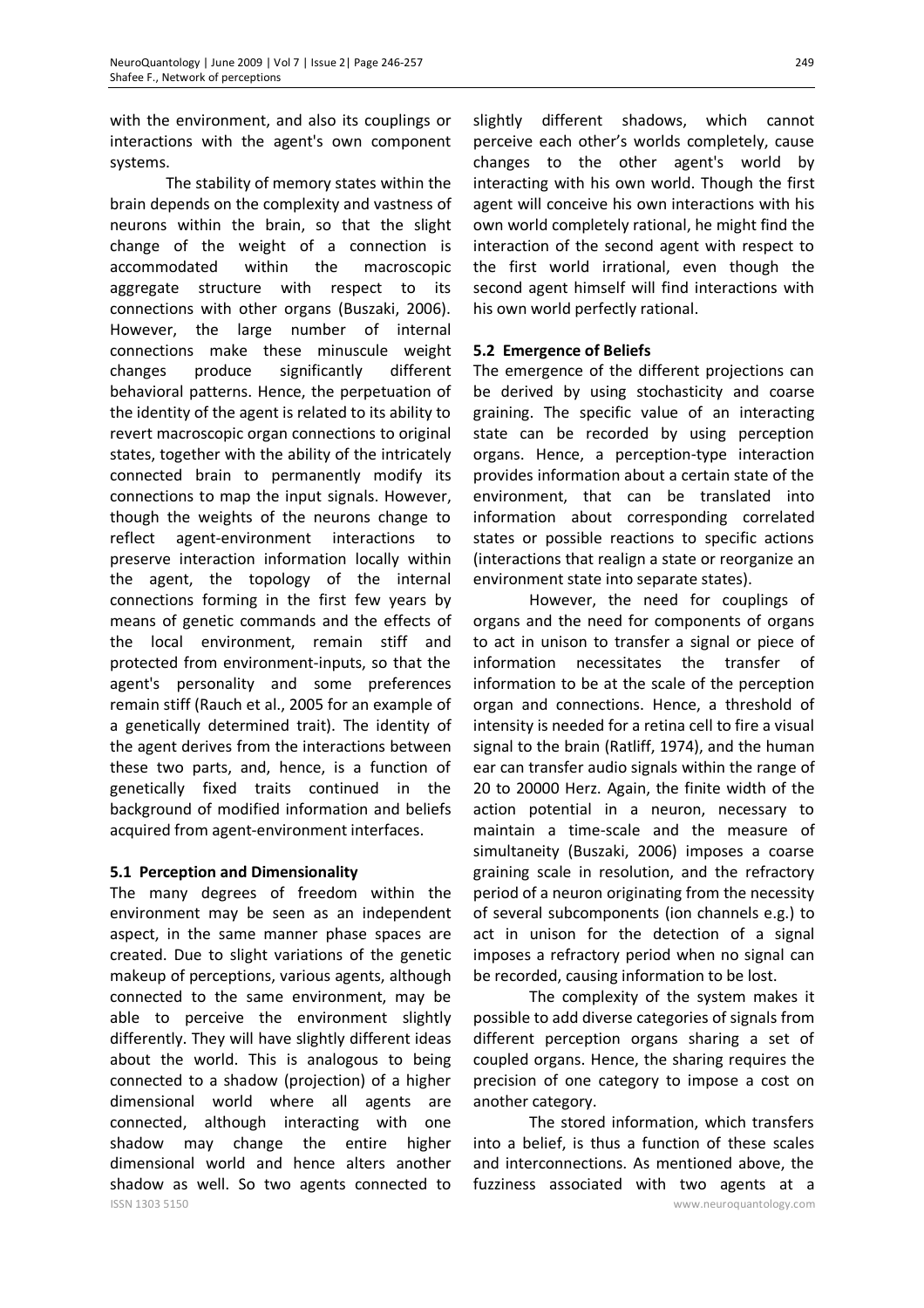complexity level causes the exact scales and couplings to vary slightly within the *range* of survival, and hence, due to the added complexity of the number of internal connections and couplings, the same environmental state may get translated into separate belief states within two agents.

Again, the dimension of the complex system requires that it connects with environmental states of similar dimensions within the same scale of the expressed organs because of the interaction ranges and shielding. This scaled "window" into the environment causes each agent to be connected to a local environment window, although the global environment causes the local window to change. The stochastic fluctuation within two *local* windows, where two agents are connected, makes them perceive a global variable differently, giving rise to conflicting beliefs about the same state.

# **6. Perception of Rules as Cues from Past Interactions**

The idea of simultaneity of two events and temporal overlaps of two events are recorded within the brain by means of the finite width of the action potential of neurons, which forms a time-scale for experience sequences (Buszaki, 2006). When two environment states are recorded simultaneously, a correlation is formed within the brain between the two states by the nature of the mapping mechanism. Again, temporal cues are able to correlate with one event preceding another (Raaijmakers, 1979; Raaijmakers and Shiffrin, 1980). So, when a piece of information related with the same state is fed again to the brain, it causes the previously stored signal of the same image to be activated, exciting an entire cue of correlated images(Raaijmakers, 1979). The perception of a current state activates the images of a series of states that are correlated with the fed image by means of past association.

# **6.1 Cued Perception and Temporal Stochasticity**

ISSN 1303 5150 www.neuroquantology.com The chaotic, complex and periodic dynamics differ in the degree of uncertainty associated with determining future orbits. The difference between static, orbital, complex and chaotic systems can be attributed to the fact that while

the behavior of a chaotic system at a certain time is independent of its stored historical sequences, and the behavior of a static or orbital system is determined, a complex system behaves in a complicated manner, taking into account its history to a certain degree (Palis, 2002 for a review of chaotic, complex and periodic systems and the history of the theory). The degree of complexity or chaotic behavior may derive from placing this *window* of perception locally within the environment (within an agent's identity) in a vast network where different levels of such complexity arise.

The simple laws of nature arising from the interaction forces give relations for aggregate behavior of systems in different scales. For example, gravity makes a planet rotate around the sun in a periodic manner defined by the mass of the sun and the mass of the planet, and the distance between them. How the masses are reorganizing within the planet at a small scale does not affect this aggregate periodicity. However, when a slice of the planet is considered, it is connected with a larger part of the planet, but in the same time, within it, smaller scales of interaction are seen that depend on the exact position of each atom. The degree of history dependence of a system is dependent on the storage of history, and, therefore, interface interaction of system and environment. A system with an inadequate storage mechanism depends completely on the forces of the immediate environment state. The behavior may become periodic when the mean field of the environment is large and homogenous, and chaotic when the environment fluctuates and appears to be random in the locality because of the inability of the system to collect random data-points and relate it with simple rules at a larger scale. The stochasticity arising from the loss of information at each interaction also leads to the accuracy of construction of a correct history.

If an agent can locally store past interactions and use cues to past resultant states, when a certain state is presented, the idea of global futures and hence future global states at the scale of the interaction states derive from the accuracy of the intercepted rules at that scale within the larger environment. Although the agent connects with its local environment, in multiple interactions regarding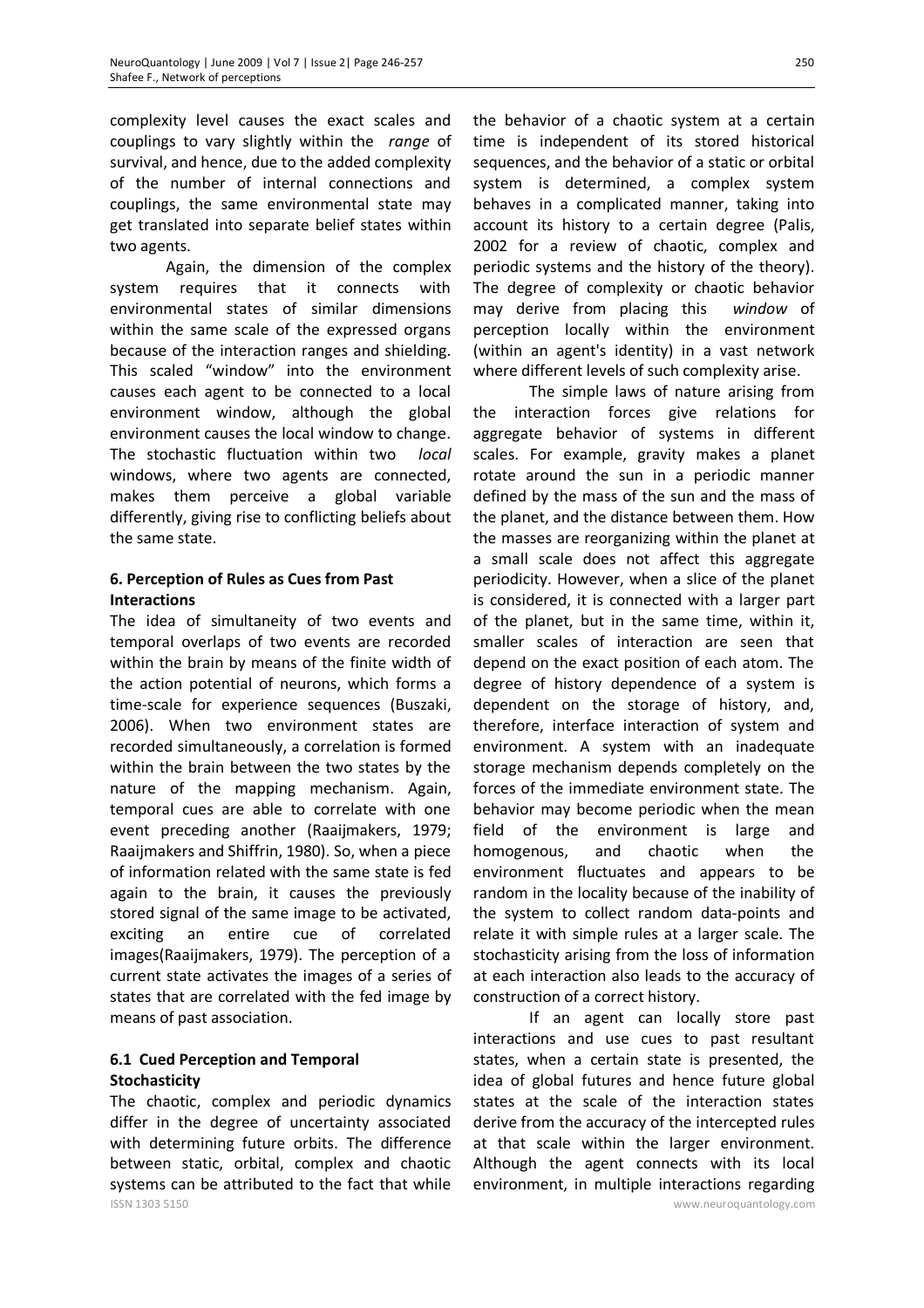a certain states in different localities and different times act as data-points in time and space regarding rules at that scale. Hence the system's dependence on history is based on it being able to accurately fit data-points to a larger graph. This is similar to the idea of binning so that the size of bins may produce different graphs, which approach the continuous graph when bins are small.

The dependence of history also is contingent upon rules existing among each simple unit of the vast degree of freedom of the environment, so that further rules can be derived for states existing in different scales, but comprising these simple units. The loss of information due the large degrees of freedom is thus compensated by the stability of states existing at larger scales with properties and approximately similar rules deriving from the average interactions of the components. Hence, the finer information, such as the exact location of a single unit may not be expressed in the rules displayed by the larger states, but may be a smooth function on "totals", "averages", "differences" etc. of the elementary properties, giving rise to macroscopic parameters expressed in the macroscopic scale.

### **6.2 Local cued Perceptions and Global Costs**

As we have commented above, a principal difference between intelligent human ensembles and inanimate passive ones is that in the latter the values of the variables are defined uniquely, but in the human systems the agents may perceive own or others' values to be different from an agent-independent assessment. So, subsequent decisions and choices, i.e. the dynamical changes, may depend on the extent of the distortion of individual perception. The use of imagination to anticipate the nonimmediate future enables human agents to take decisions which are not necessarily the best instantaneous goals, but are usually better in the longer run. A short term increase in the interaction potential can take place if virtual future interactions are introduced in the perceived Hamiltonian. This local increase in interaction potential due to interaction of existing terms with future virtual terms can be seen as second order couplings, where virtual, perceived states are coupled with existing statewise interactions.

# **6.3 Perceived Hamiltonian and Actual Hamiltonian and Cued Connecting Interactions**

The continuation of an identity in time depended on an agent's interactions or choices of interactions that were based on the current states, which also contained information about past interactions. Cues acted as temporal correlations of interactions and states with past interactions and states. Hence, perception in the form of memories are able to evoke virtual perceived states.

When a certain state is local to an agent, it can thus evoke a cue to a possible future state and interaction, related with an interaction potential (may involve emotions). This type of couplings between real and virtual states (which may be called second and higher order couplings in a perturbative series) via an intermediate state (which may not produce the ``present optimal connection" but a cue to a future optimal connection with a current high weight) may include virtual terms and interactions in the agent's Hamiltonian. This type of interactions can be represented diagrammatically as follows: The agent may decide to interact with a present non-optimal state by adding these higher order interactions and virtual terms in his perceived Hamiltonian, which is also the interaction energy perceived by the agent within his own reference frame. The effects of these local perceived terms may be expressed in the global actual interaction landscape as a result of the agent's actions dependent on these perceived local interactions.

#### **6.4 Local Cost and Perception**

The addition of perceived terms in the agent's perceived interaction potential may cause the agent-environment interactions to be nonoptimal at a certain time. Hence, a cost term is introduced. Cost may be formulated in our context in the following way.

Let us for brevity define an optimal  $\text{interacting pair } [A]$  as  $w_A J_{aa'}^i s_i^a t^{a'}$ , where  $t$ may be either agent variable *s* or environment variable *h* , and the generic symbol *A* stands for the optimal pair  $aa'$ , and  $w_A$  is the probabilistic weight for this pair. Let  $B_{AB}$  be the blocking matrix which shows the weakening of a pair *B* because of the formation of the pair *A* , when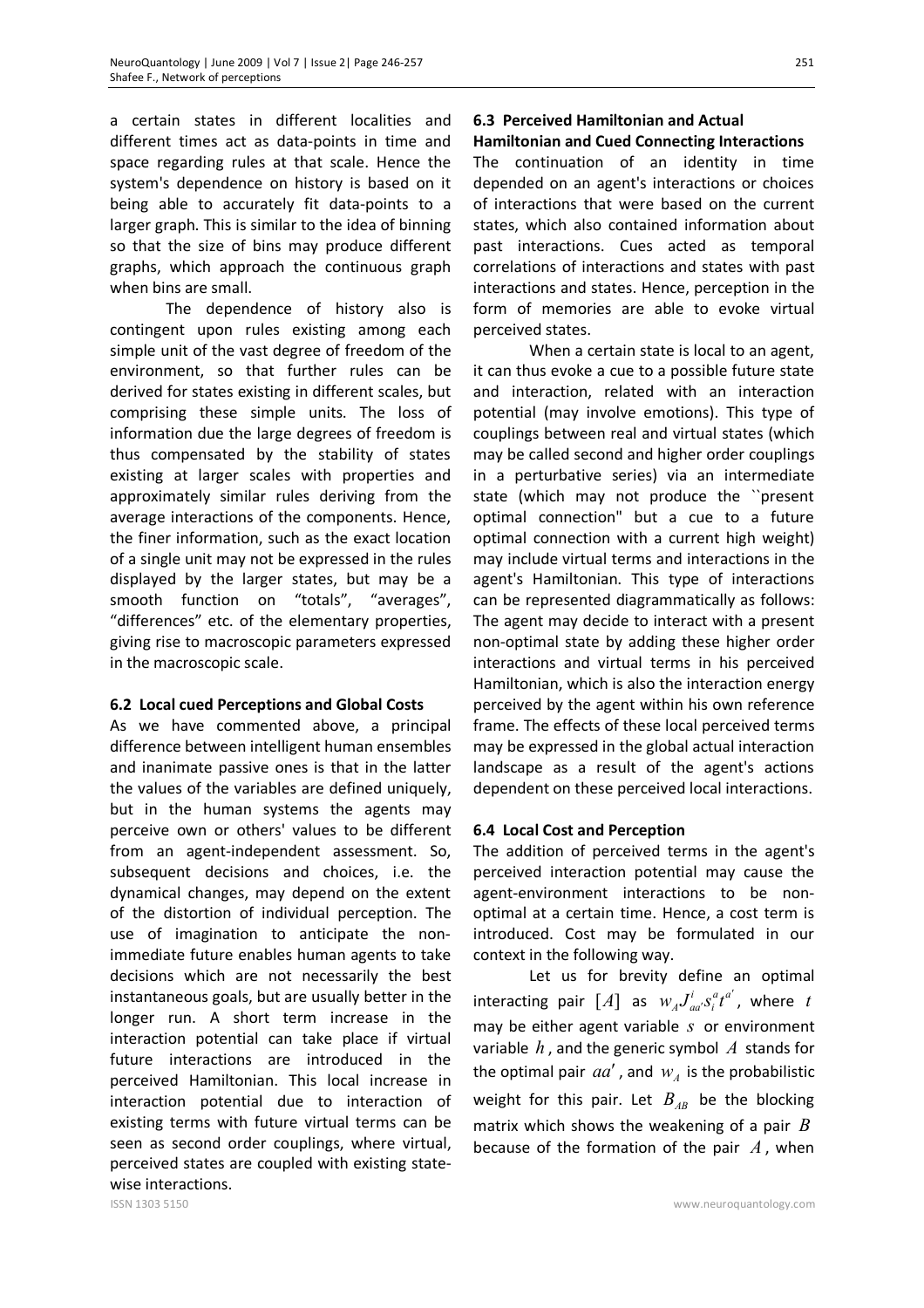there is some kind of mutual exclusion. So, the actual optimum Hamiltonian is

$$
H_{act-opt} = \sum_{A} ([A] - \sum_{B} B_{AB}[B])
$$
 (2)

If, in addition to the actual states, we also have additional virtual states (perceived from past associations in real experience, skill, training etc.), so that we have a generalized optimal pair labels *X Y*, that include both *a* states and virtual *p* states, then the perceived Hamiltonian

$$
H_{per} = \sum_{X} \bigg( [X] - \sum_{Y} B_{XY} [Y] \bigg) \tag{3}
$$

If, however, we now truncate the sum to remove the perceived states *p* , and express the Hamiltonian in terms of only the actual states, we shall no longer get the optimal Hamiltonian

$$
H_{act-nonopt} = H_{per} - \sum_{P} [P] \tag{4}
$$

Here the set *P* involve at least one state in the perceived group.

Now the cost may be defined as

$$
C = H_{act-opt} - H_{act-nonopt}
$$
 (5)

This cost will create an abrupt increase in the total interaction energy due to the local non-optimal interaction because of the existence of the virtual interaction term based on future expectation. The idea of blocking interactions was discussed in detail in (Shafee, 2009).

#### **6.5 Perceived Hamiltonian and the Affordability of Costs**

ISSN 1303 5150 www.neuroquantology.com In (Shafee, 2007; 2009), agents were formulated as semi-closed systems that gained their local stability in an interaction energy landscape because of the stable couplings within the agent locally, i.e. through self-interaction. While the internal couplings of the agent's variables, giving rise to an internal interaction Hamiltonian  $H_{\text{self}}$ , sustained the agent's identity within the environment, the expression of the agent within the environment occurred because of the

interactions between the agent variables and the environment and the variables of other agents. Higher order identities in the form of groups originated because of these inter-agent and agent-environment interactions.



**Figure 1.** Connections between perceived and actual terms in the present and the future. Top (yellow) array contains virtual terms, bottom (blue) array is a present optimal agent-array, without virtual terms, the next (light blue) array is a future array, and the next (light green) array is the present optimal array including virtual terms. Light green arrows indicate interactions in *H*<sub>perc</sub>, where the dark blue square connected with the orange square in the present optimal *H*perc is an agent-environment connection so that the connection causes the environment to be one of the two possible future states (within circles) depending on environmental stochasticity. If the light blue state is created, it couples with the magenta perception state and increases the strength of the cue,  $\alpha$ .  $H_{\text{act}}$  is the part of  $H_{\text{perc}}$ without the perception terms, and is not optimal. If the perception states were not present, the optimal current array would have been the dark blue one, corresponding to  $H_{\text{act}} - H_{\text{opt}}$ . The difference between  $H_{\text{act}}$  and  $H_{\text{act}} - H_{\text{opt}}$ . gives the cost of including virtual perception terms, with the probability of a more optimal future Hamiltonian

However, it was also discussed in (Shafee, 2009), how a critical threshold of  $H_{\text{self}}$ is required in order to maintain the stability of the agent. This value,  $H_{\text{crit}}$ , retains the symbiotic couplings. If the value is higher than *Hcrit* , there is not enough couplings or interconnections among the agent components, and the symbiotic stability is lost. The agent components and variables instead get connected with environmental variables, or get transformed into non-optimal or smaller components that cannot be retrieved because of the many degrees of freedom of the environment that these components get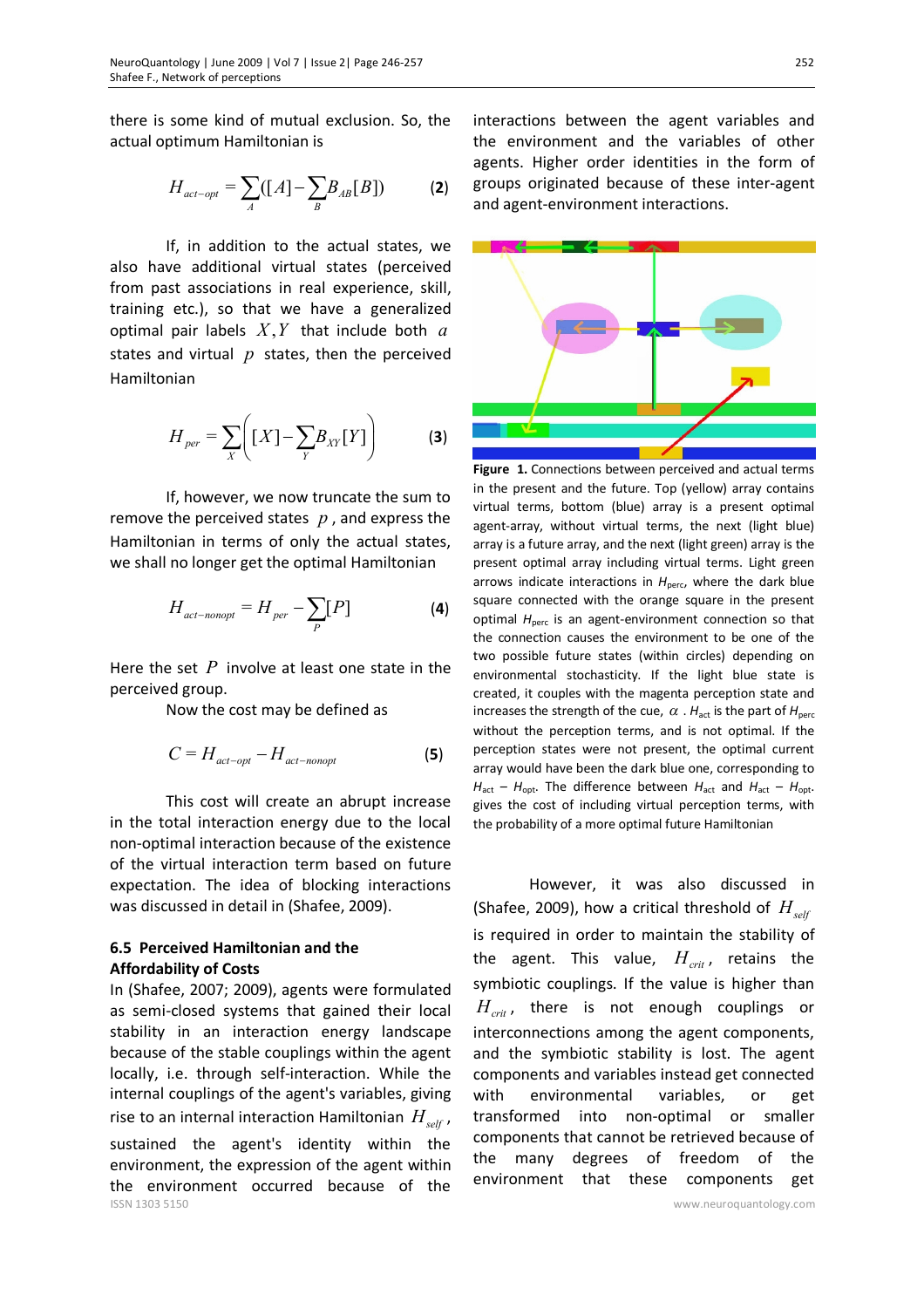connected with. Hence, once the agent's internal coupling is above a threshold, the agent is out of the game irrevocably.  $H_{crit}$  as the cutoff of *Hself* exists in the global field where the agent is a locally strongly coupled system, and *Hself* is the interaction Hamiltonian of self-interaction within that highly coupled localized part. When costs occur within the agent's own perceived Hamiltonian, that takes into account expressed variables and also virtual future terms, the limit of costs incurred is balanced by the threshold of *Hself* . As a result, the effect of the cost cannot push  $H_{self}$  above  $H_{crit}$ . Therefore, if the incurring of a cost leads to the separation of two terms in *Hself* , that need to be strongly coupled in order to keep *Hself* above (weaker bound) *Hcrit* , that cost cannot be incurred. Similarly, if adding virtual terms in the perceived Hamiltonian pushes *Hself* at the present time above  $H_{\text{crit}}$ , those virtual terms are not allowed in the agent's perceived Hamiltonian. So, in terms of present and future possible components, the perceived Hamiltonian can be modified from  $H_{act}$  as

$$
H_{\text{perc}} = H_{\text{act}}' (C(H_{\text{virt}})) + H_{\text{virt}} \tag{6}
$$

*Hvirt* is the interaction potential due to the interactions of the virtual term. The first term on RHS,  $H'$  is the modified  $H_{act}$  because of the costs imposed by the terms in  $H_{\text{virt}}$  (both the first order and second order changes as described above, due to the changed degrees of expression of various terms in  $H_{act}$  when the virtual interaction pair is introduced) , and also because of the second order pairwise couplings created between possible terms of  $H'_{act}$  and

$$
H_{virt} \text{ so that}
$$
\n
$$
H_{perc} \leq H_{act} \tag{7}
$$

with the further constraint that  $H'_{act}(C(H_{virt})) \leq H_{crit}(localidentity)$  The last inequality follows the definition of a local

identity as being a local minimum in the interaction Hamiltonian so that highly coupled local variables interact with neighboring variables from the environment to produce a minimum that resists an increase in the energy. When agents are dispersed in the locality and the effect of collaborating strong identities can be neglected, individuals have random matching and mismatching components scattered in the environment. The strength from the bond of inter-agent interactions is, therefore, much weaker than the strong symbiotic couplings of the components within the agent. Under these conditions,  $H_{crit}$  (*localidentity*) =  $H_{crit}$  (*agent*), and the agent, in this zero'th order, behaves rationally by interacting with the environment and by trading with others to optimize his own selfish needs. Hence, Eq. 6 is, in most cases constrained by  $H'_{act}( C(H_{virt})) \leq H_{crit}$  for the agent, and the agent's perception and actions are limited by his own preservation. However, once  $H_{act} \leq H_{crit}$  for the agent, the agent's own coupled identity is lost irreversibly. However, if the constitution of the group of agents is changed in terms of total matches and total number of agents, the zero'th order identity is distorted and modified. An extreme example is discussed in (Shafee, 2008).

#### **7. Long-term and Short-term Goals**

A perception Hamiltonian involving only short term or temporally local virtual terms causes the interactions to be locally optimal in time, often causing sudden changes in the environment states not foreseen (Barnett et al., 2005). Again, the calculation of long term satisfaction often comes with the cost of blocking local interactions, and causing local discomfort and sometimes lack of knowledge of immediate future states. Extreme cases can be: leading an acutely uncomfortable life to save every penny for the rainy day. However, such actions also come with the cost of calculations of many approximate interactions in a series, and the payoff for the sufferings may never take place because of sudden forks in the time-line caused by unforeseen changes due to the introduction of unseen and uncalculated variables introduced to the locality by means of its global connection.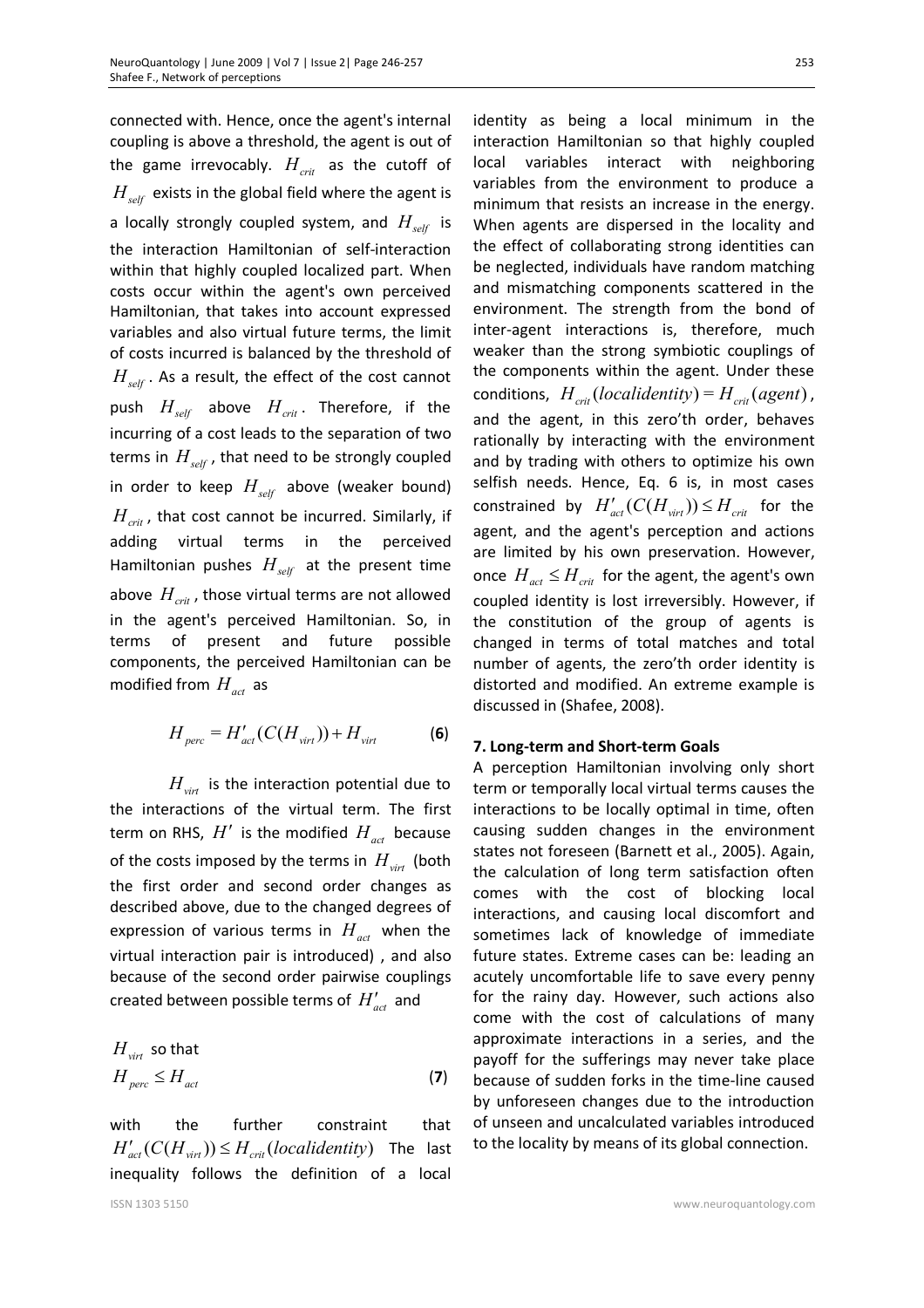

Figure 2. The effect of long term and short term goals based on cued possible events (circled. Green circles are long term planning with overall stability and clue circles imply short term pleasure with possible non-optimal scenarios in the long term.)

#### **8. Calculation of Terms by Recombination vs. Cues**

In the simplest case, a virtual future term is evoked in the Hamiltonian by means of a cue. The cue automatically conjures a less than optimal interaction, based on past experience or belief. The inclusion of these perceived virtual term allows for the continuation of the identity over a temporal spread, as was discussed before.

The *equation* 2 *and* 3 include a term  $\alpha$ , which is the strength of the virtual term. If the virtual interaction appears as a direct cue, strengthened by emotional attachment, the value of  $\alpha$  is large, and the connection is made instantaneously by reflex.

However, a different way of including virtual terms is by adding a desired interaction having a large coupling with an existing state, and finding a series of cues to add present environment states to interact with present available states. The search for a local environment state that would connect with a present agent state to create a path starting at a present agent-environment interaction and ending at the desired future virtual state connected with the first state requires carrying out a search in all cued sequences. The search

consists of connecting with activating various images of states within the brain, and using neurons shared with perception for the case of exhaustive searches. The process thus blocks (Shafee, 2008 for details of blocking) processing actual states that the agent is connected with at present. So, the search of distant histories blocks recent histories from being recorded, and reduces the current state's dependence on recent history. As a result, the agent may be illprepared for short term future, and may in turn incur high costs.

Also, as one cue is recombined with another, stochastic uncertainties from the separate processes add up, and the possibility of "actually" obtaining the final environment state is also reduced.

Again, in the extreme end, the connection of a present state with a virtual state without any cued path results in a low interaction potential of the perceived Hamiltonian (Shafee, 2004; 2009). As a result, the agent may be satisfied within himself with no connection with reality or the future.

#### **9. Game of Fuzzy Logic**

In this section, we study the effect of fuzzy logic derived from perception within a social network. A similar basic game using agents in a network interacting with different axioms was proposed (Shafee, 2002). We extend the concept by introducing detailed mechanism with different balancing factors causing various behavioral patterns, including herd mechanisms, lynching, and at the other end, disorganized chaos, and forced alignment (brain washing).

The agents are given beliefs that may have degrees of overlap. The beliefs make up rules and cues that dictate an agent's interactions and states. The modes of formation of a belief (interactions with other agents or interactions with an environment), and the credibility lent to a piece of belief come into play. Within the game, the agents try to optimize their move by obtaining many data points to form a picture, since, as described previously, a cue is only probabilistic and dependent on the number of similar past interactions.

However, the price of a piece of information depends on the number of interactions needed to be made and the "blocks" imposed by one such interaction on another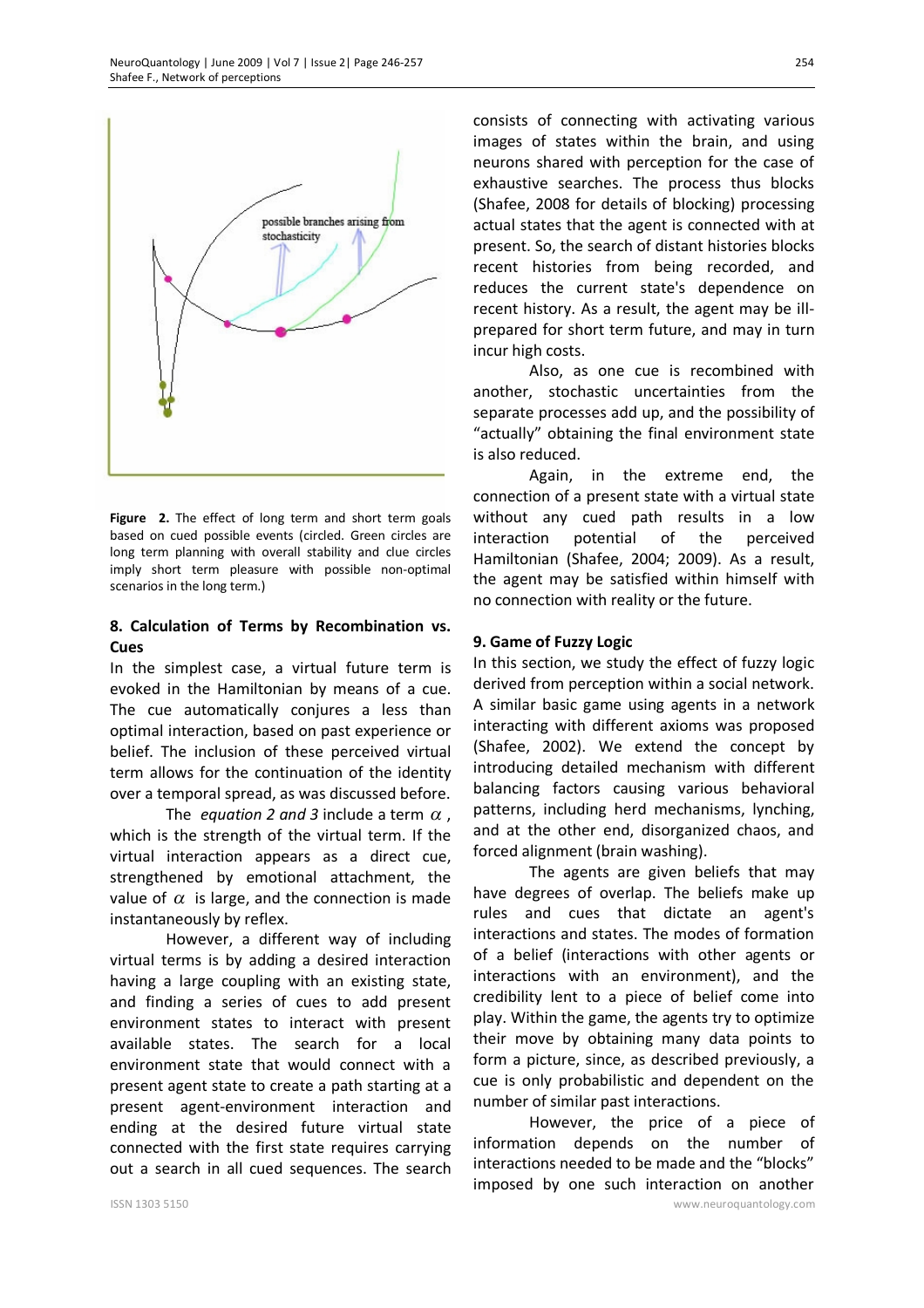interaction. The localization of an agent also makes it difficult to gain simultaneous data points regarding a state's interaction at another geographical locality in order to form patterns of ``global rules" needed to find the global dependence on the local environment.

Communication with another agent may transfer information about one agent's interaction and perceived states to another agent. This form of communication is dependent on the common overlap in perception mechanism between the two agents, conflicts of interest (competing preferences attached to one environment) (Shafee, 2004; 2009), and also biases held by an agent due to his own past experience irrelevant to the second agent (so, the correlation of one agent's own local experience with the piece of information supplied, not known to the second agent). However, communication with agents in different localities comes with the advantage of reducing the number of blocks (exclusive pairings) in the agent's own interaction timeline.

The credibility of a piece of information obtained by an agent can thus be a function of the "known" match between the agent and the provider (say  $\mu$ ) and the frequency of the same information received from unknown and unverified agents, assuming random matches as approximation (say,  $f$ ). The credibility of such information is balanced by the number of experiences involving the "belief" experienced by the agent in first person, and the number of interaction data-points pertaining to the belief within the agent, acquired by his own interactions. Therefore, the high cost of obtaining a belief on his own is balanced by the frequency and credibility of "cheap" and imperfect (from another agent's perception) beliefs obtained by communication with other agents.

Specific related cases may be apparent threats to an agent leading to herd mechanism and mechanisms like lynching. Two other extreme scenarios are: 1. agents are forced to believe in the same axioms, which may be contradictory to their own genetic biases, and 2. agents communicating in small groups within isolated localities and suddenly exposed to one another.

### We study the first example in detail.

Herd Mechanism by Threat: When a piece of information is associated with an imminent threat, the cost of not believing the information comes with the risk of the threat being correct. The credibility of the information or belief depends on the following:

1. The existence of no or few conflicting beliefs in the following form agent-agent belief  $\rightarrow$   $s_i^a.s_j^a$   $\rightarrow$   $s_i^b.s_j^{b'}$ , where  $s_j^b$  $s_j^{b'}$  is not optimal with  $s_j^b$ .

2. The credibility of the source of information in the form of trust or matching. This may derive from genetic kinship, membership in the same highly weighted interest group or the source's affiliation with a reputed institution.

3. The frequency of the information received. If already *n* members of a cluster is "converted", the  $n+1$ - th member has a higher probability of being converted. Such phenomena have been studied in the case of spread of infectious diseases or the spreading of rumor (Kawachia et al 2008). The alignment along the direction of the fad has been studied .

4. The duration of time between the possibility of the hypothetical threat maturing and the time required to personally obtain the information by interacting with the environment or the state in question.

5. The degree of threat in the personal interaction. For example, if there is a rumor that a certain snake-bite is deadly, an agent would be reluctant to personally get bitten to verify the information. The observation of data comes with the risk of trusting the data. Having another person getting bitten by the risk in front of the first person has less risk factor for the first person, but is unlikely to take place in most cases.

Hence, instead of using the simple function used for observing phase transition in possible two-state existence such as in the spread of disease or rumors in a connected network (Kawachia, 2008), or the creation of social networks based on homogenous systems (Newman and Barbasi, 2006; Reichardt and White, 2007), the balancing factors are introduced for the case when herd mechanism involves risk factors for an agent, and is limited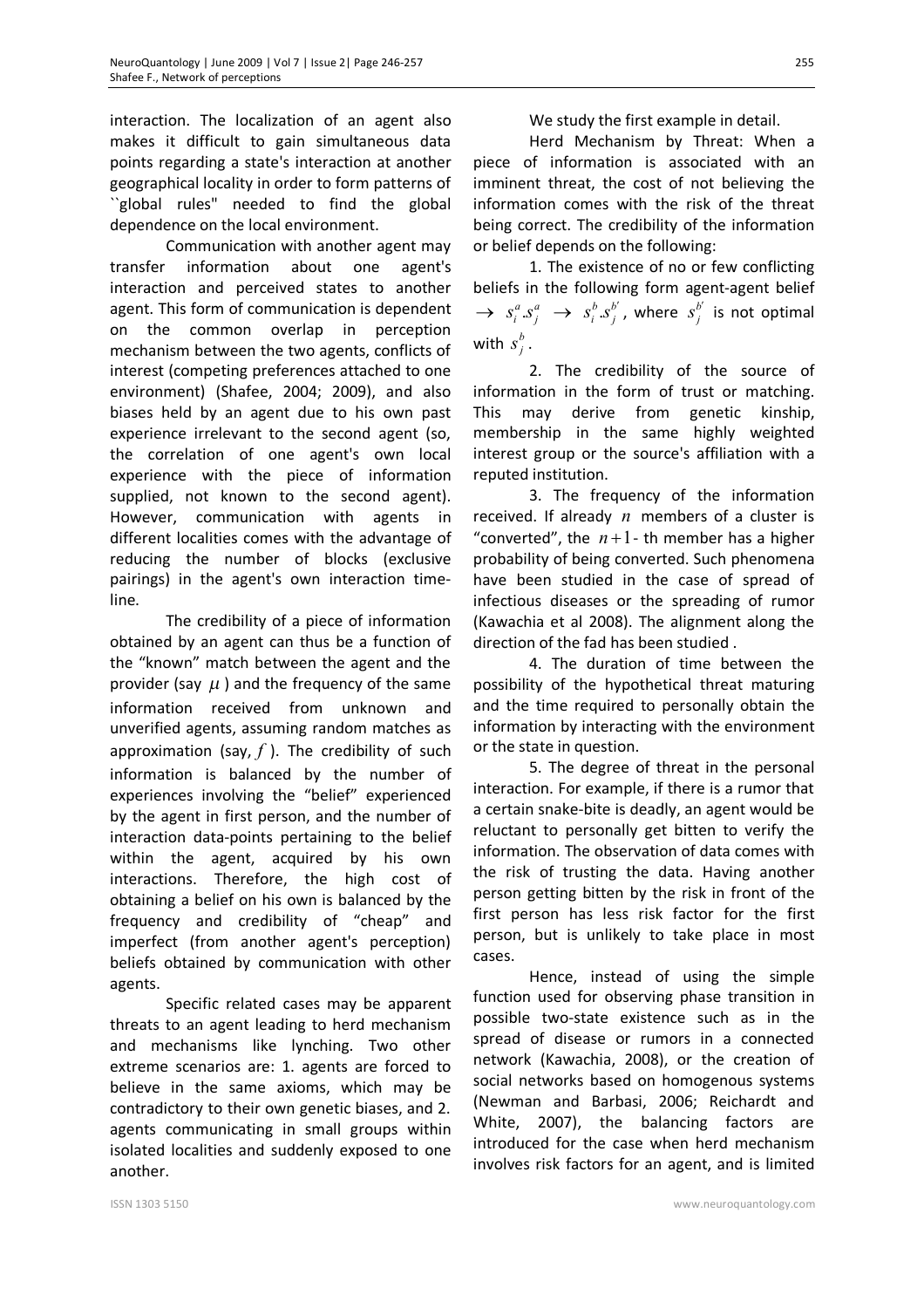to simple alignment along the group with respect to fashion trends.

If a contradictory cue exists within the agent such that the belief evokes  $s_i^b$  $s_j^b$  with strength  $\alpha$  and the cue evokes  $s_i^b$  $s_j^{b'}$  with strength  $\alpha'$ , then the same stimulant will give rise to a mixed state of cues,  $\alpha s_i^b + \alpha' s_i^{b'}$ . Both the evoked non-overlapping images would give rise to virtual terms, and the degree of cost associated with each virtual interaction would be present in the perceived Hamiltonian. This may be equated with situations of ambivalence.

The other terms affecting credibility described above can be used to find a relation between the strength of an axiom obtained from the environment, as opposed to one obtained from agent-agent connection. The conformity of the particular agent *i* with other agents  $j \neq i$  is given on the average by

$$
\sum_{j} J_{ij}^{aa'} s_i^a s_j^{a'} / N',
$$

here  $N'$  is the number of other agents who cover the same traits as *i* . This may be normalized by dividing by the self interaction which has complete harmony to get *P* , the normalized measure of accord with a random agent

$$
P = \sum_{j} J_{ij}^{aa'} s_i^a s_j^{a'} / (N' J_i . s_i . s_i)
$$
 (8)

The probability of accepting other agents' axioms will, therefore, be a product of *P* times a stochastic measure  $\mu$  that corrects for the value for small, unreliable samples (small N'), and a time factor T that induces a sense of perceived urgency, as determined by the importance of the information or the belief in terms of survival or great damage or benefit (a high risk or reward demands immediate acceptance of other agents' belief, without the risk of self/direct interaction with the environment to form first hand belief):

$$
Q = P\mu(N')T(t-t')
$$
 (9)

ISSN 1303 5150 www.neuroquantology.com where *t* is the perceived time required for direct interaction, and  $t'$  is the perceived time at

hand till the peak of the *H* associated with the coupling of the agent's variable  $s_i^a$  $s_i^a$  with the environment is reached. The function *T* may be modeled as per importance of genetic and other factors *G* and scaled by the magnitude *R* of the risk/reward, e.g. we may have in the simplest case

$$
T = 1 - GR(t'-t)
$$
\n<sup>(10)</sup>

with  $GRt'$ 1, which ensures that when there is plenty of time at hand  $T\theta$ , or when the credibility of other agents is small, the agent might prefer to interact with the environment directly, and if the credibility is high, and the time constraint is severe, the agent would prefer to trust other agents and reassess his orientation *a*  $s_i^a$ .

In the special case when distinct mutually mismatching sub-groups exist within a group, a bias in circulating the information may create distinct subgroups that may come together.

#### **10. Conclusion**

We have modeled the origin of individuality from the point of view of stochasticity experienced by an agent both spatially and temporally when connected with a global timeline. This results in variation in perceptions. The creation of beliefs and cues locally within the agent shows that the difference in beliefs causes the agents to adjust their actions accordingly and may often put an agent in a temporarily uncomfortable or unfavorable position. The effect of connecting agents with slightly different perceptions also gives interesting features. Further detailed analysis of group behavior subject to individual perception and belief differences, as mentioned in the last section, may be worth investigating.

#### **Acknowledgement**

The author would like to thank Prof. Douglas White and Prof. Bertrand Roehner for their continued encouragement. She would also like to thank Prof. Michael Fisher for reading a previous draft related to the paper.